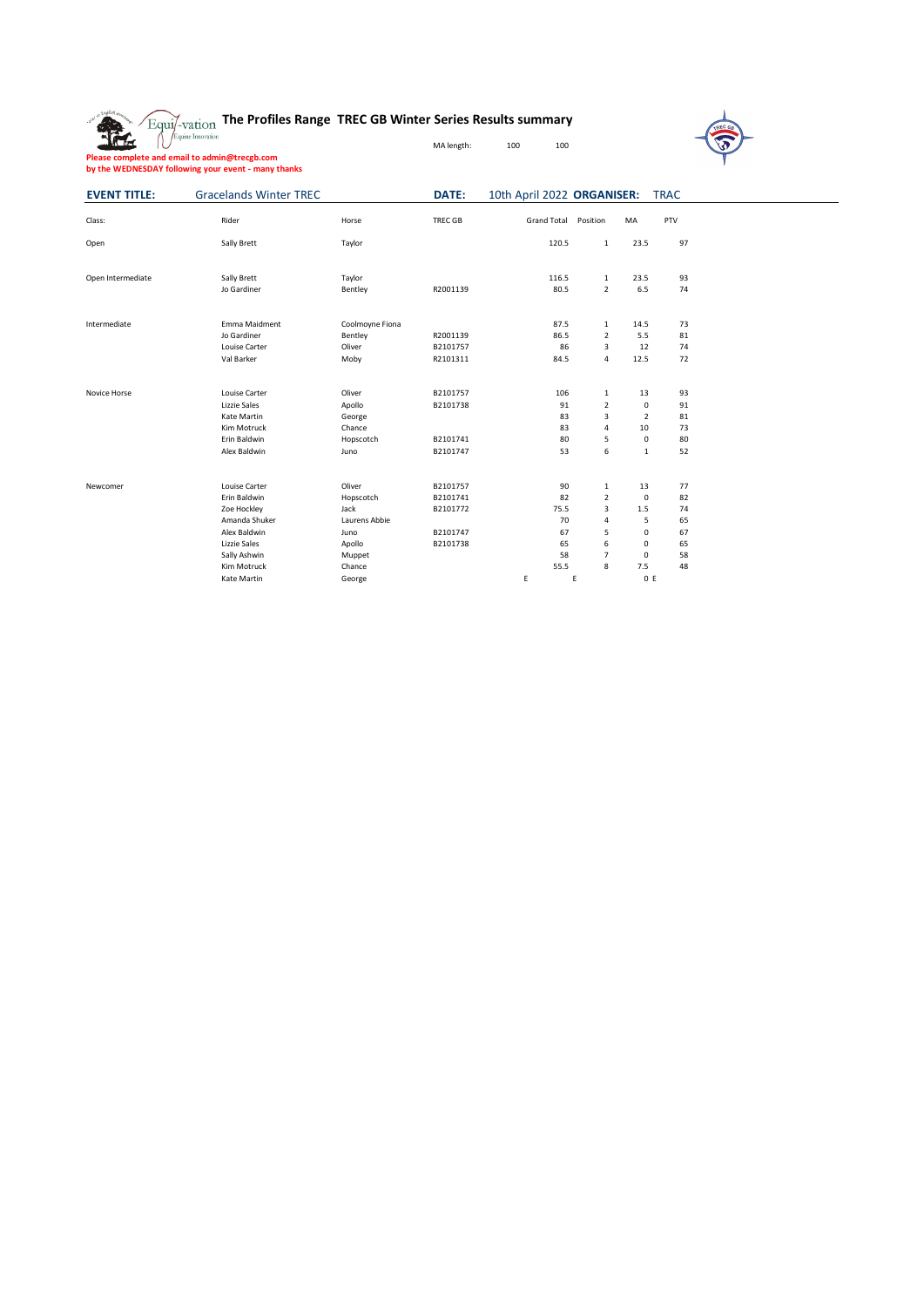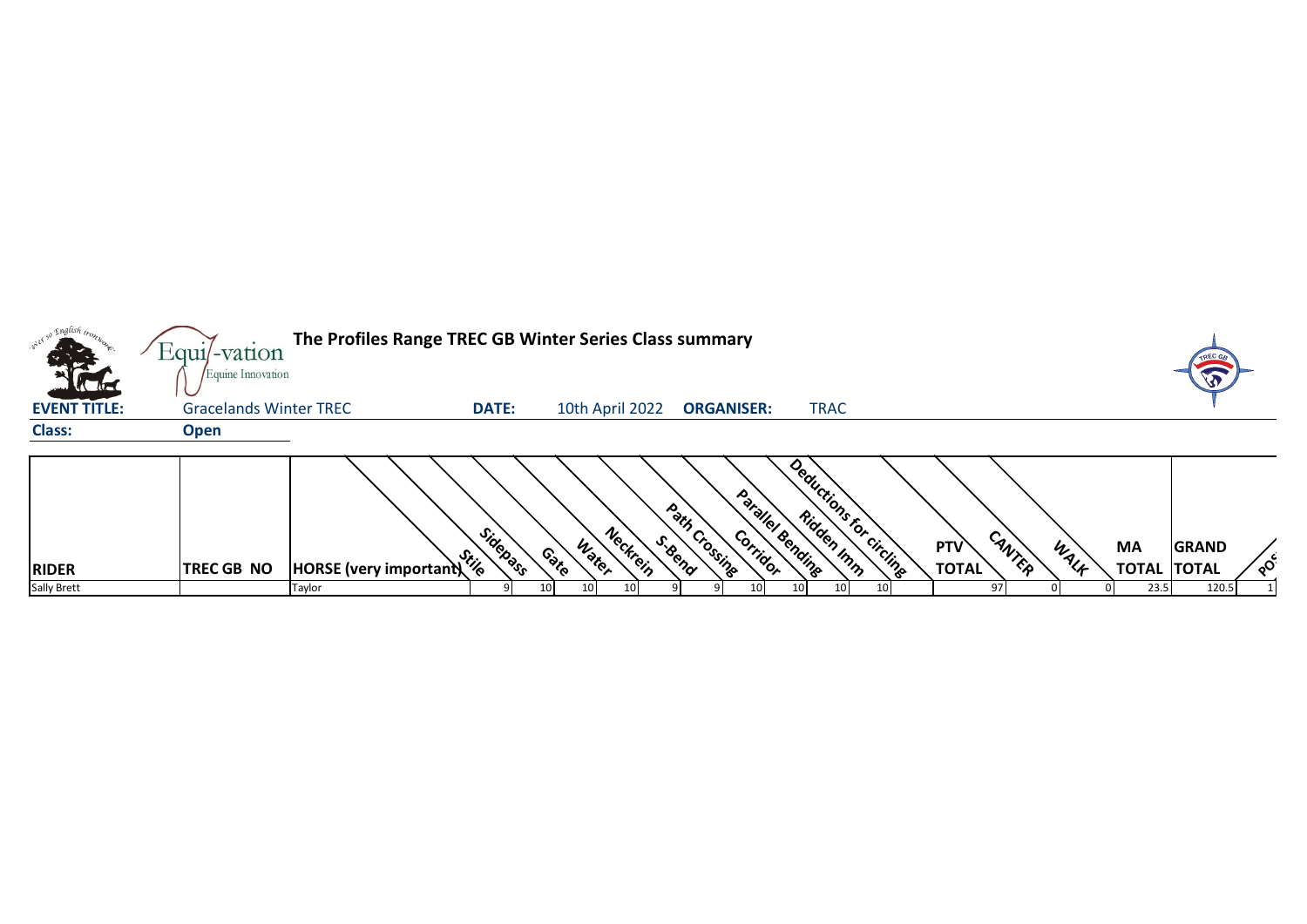| onel so English bonz<br>$\mathbf{L}$<br><b>Victor</b> | Equi/-vation<br>Equine Innovation | The Profiles Range TREC GB Winter Series Class summary |              |       |                       |                          |                 |                   |              |             |                         |                     |        |      |                                 | TREC GA      |          |
|-------------------------------------------------------|-----------------------------------|--------------------------------------------------------|--------------|-------|-----------------------|--------------------------|-----------------|-------------------|--------------|-------------|-------------------------|---------------------|--------|------|---------------------------------|--------------|----------|
| <b>EVENT TITLE:</b>                                   | <b>Gracelands Winter TREC</b>     |                                                        | <b>DATE:</b> |       | 10th April 2022       |                          |                 | <b>ORGANISER:</b> |              | <b>TRAC</b> |                         |                     |        |      |                                 |              |          |
| <b>Class:</b>                                         | <b>Open Intermediate</b>          |                                                        |              |       |                       |                          |                 |                   |              |             |                         |                     |        |      |                                 |              |          |
| <b>RIDER</b>                                          | TREC GB NO                        | Leastile<br><b>HORSE</b> (very<br>(important)          | Lea Sidepass | Mount | Neckrein<br>Water     | Path Crossing<br>S. Bend |                 | Corridor          | Ticket Punch |             | Deductions for circuits | PTV<br><b>TOTAL</b> | CANTER | WALF | <b>MA</b><br><b>TOTAL TOTAL</b> | <b>GRAND</b> | $\delta$ |
| <b>Sally Brett</b>                                    |                                   | Taylor                                                 |              | 10    | 10 <sup>1</sup><br>10 | 10                       | 10              |                   | 10           | 10          |                         | 93                  |        |      | 23.5                            | 116.5        |          |
| Jo Gardiner                                           | R2001139                          | Bentley                                                |              |       | 10<br>10              |                          | 10 <sup>1</sup> | 10                | 10           | 10          |                         | 74                  |        |      | 6.5                             | 80.5         |          |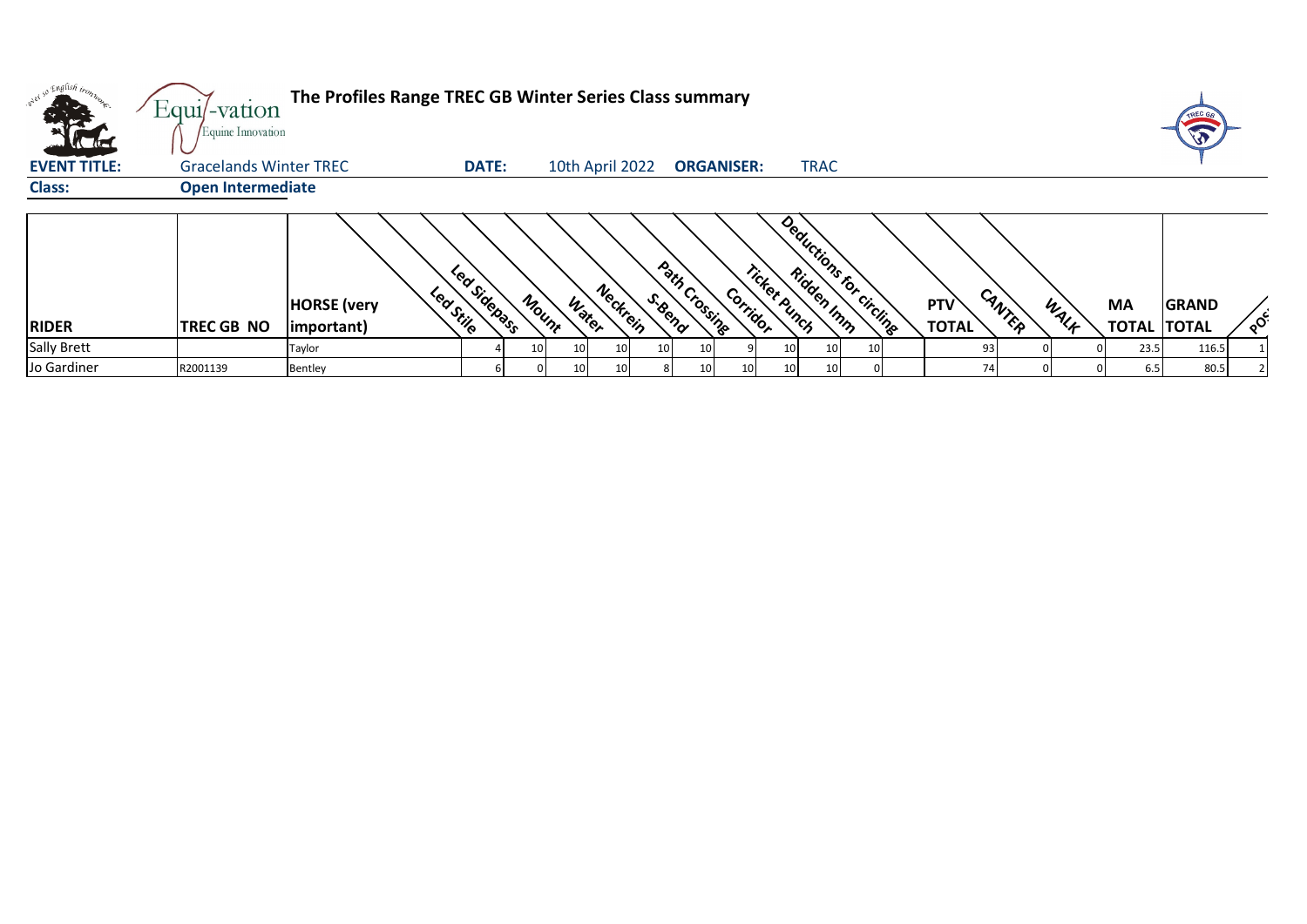| w <sup>er so English trong</sup> | Equi/-vation<br>Equine Innovation | The Profiles Range TREC GB Winter Series Class summary |                    |                 |                 |               |                 |                   |             |                          |                     |        |      |                           | TREC GE                      |          |
|----------------------------------|-----------------------------------|--------------------------------------------------------|--------------------|-----------------|-----------------|---------------|-----------------|-------------------|-------------|--------------------------|---------------------|--------|------|---------------------------|------------------------------|----------|
| <b>EVENT TITLE:</b>              | <b>Gracelands Winter TREC</b>     |                                                        | <b>DATE:</b>       | 10th April 2022 |                 |               |                 | <b>ORGANISER:</b> | <b>TRAC</b> |                          |                     |        |      |                           |                              |          |
| <b>Class:</b>                    | Intermediate                      |                                                        |                    |                 |                 |               |                 |                   |             |                          |                     |        |      |                           |                              |          |
| <b>RIDER</b>                     | TREC GB NO                        | <b>HORSE</b> (very<br>important)                       | Sidespass<br>Stile | Water<br>Contro | Neck Rein       | Path Crossing | Corridor        | Parallel Bending  |             | Deductions for circlings | PTV<br><b>TOTAL</b> | CANTER | WALK | <b>MA</b><br><b>TOTAL</b> | <b>GRAND</b><br><b>TOTAL</b> | $\delta$ |
| Emma Maidment                    |                                   | Coolmoyne Fiona                                        |                    |                 |                 | 10            | 10              |                   | 10 I        |                          | 73                  |        |      | 14.5                      | 87.5                         |          |
| Jo Gardiner                      | R2001139                          | Bentley                                                |                    |                 |                 |               | 10 <sup>1</sup> | 10 <sup>1</sup>   |             |                          | 81                  |        |      | 5.5                       | 86.5                         |          |
| Louise Carter                    | B2101757                          | Oliver                                                 |                    |                 |                 |               | 10 <sup>1</sup> | 10 <sup>1</sup>   |             |                          | 74                  |        |      |                           | 86                           |          |
| Val Barker                       | R2101311                          | Moby                                                   | 8                  |                 | 10 <sup>1</sup> |               | 10 I            |                   | 10          |                          | 72                  |        |      | 12.5                      | 84.5                         |          |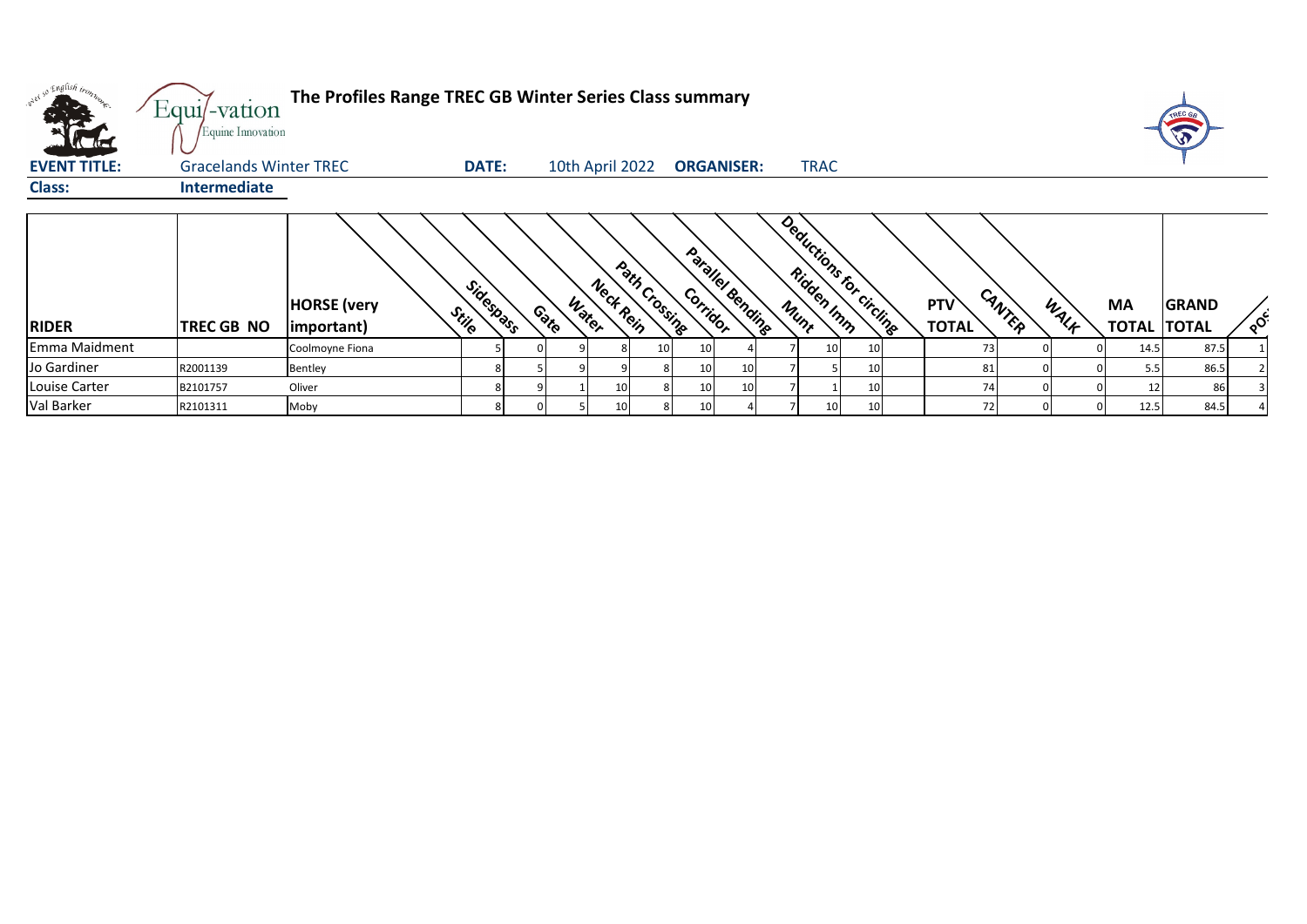| orel so English trong<br>$\sqrt{1}$ | Equi/-vation<br>Equine Innovation | The Profiles Range TREC GB Winter Series Class summary |              |                 |                 |           |               |                   |                 |                 |                 |                          |                            |        |      |                                 | TREC GE      |          |
|-------------------------------------|-----------------------------------|--------------------------------------------------------|--------------|-----------------|-----------------|-----------|---------------|-------------------|-----------------|-----------------|-----------------|--------------------------|----------------------------|--------|------|---------------------------------|--------------|----------|
| <b>EVENT TITLE:</b>                 | <b>Gracelands Winter TREC</b>     |                                                        | <b>DATE:</b> |                 | 10th April 2022 |           |               | <b>ORGANISER:</b> |                 |                 | <b>TRAC</b>     |                          |                            |        |      |                                 |              |          |
| <b>Class:</b>                       | <b>Novice Horse</b>               |                                                        |              |                 |                 |           |               |                   |                 |                 |                 |                          |                            |        |      |                                 |              |          |
| <b>RIDER</b>                        | TREC GB NO                        | <b>Books</b><br>HORSE (very important)                 | S. Bend      | Move the cup    | Water           | Lear Gate | Lear Corridor | Led Jump          | Mount           |                 |                 | Deductions for circlings | <b>PTV</b><br><b>TOTAL</b> | CANTER | WALK | <b>MA</b><br><b>TOTAL TOTAL</b> | <b>GRAND</b> | $\delta$ |
| Louise Carter                       | B2101757                          | Oliver                                                 |              | 10 <sup>1</sup> |                 | -10       | 10            | 10                |                 | 10              |                 | 10                       | 93                         |        |      | 13                              | 106          |          |
| Lizzie Sales                        | B2101738                          | Apollo                                                 |              | 10I             |                 |           | 10            | 10 <sup>1</sup>   | 10 <sup>1</sup> | 10 <sup>1</sup> | 8               | 10 <sup>1</sup>          | 91                         |        |      |                                 | 91           |          |
| Kate Martin                         |                                   | George                                                 |              |                 |                 |           |               | 10                |                 | 10              | 10 <sub>l</sub> | 10 <sub>l</sub>          | 81                         |        |      |                                 | 83           |          |
| <b>Kim Motruck</b>                  |                                   | Chance                                                 |              |                 |                 |           | 10            | 10                |                 | 10              |                 | 10                       | 73                         |        |      | 10                              | 83           |          |
| Erin Baldwin                        | B2101741                          | Hopscotch                                              |              |                 |                 |           | 10            | 10                | 10 <sup>1</sup> |                 |                 | 10                       | 80                         |        |      |                                 | 80           |          |
| Alex Baldwin                        | B2101747                          | Juno                                                   |              |                 |                 |           | 10            | 10 <sub>l</sub>   | 10 <sup>1</sup> |                 |                 |                          | 52                         |        |      |                                 | 53           |          |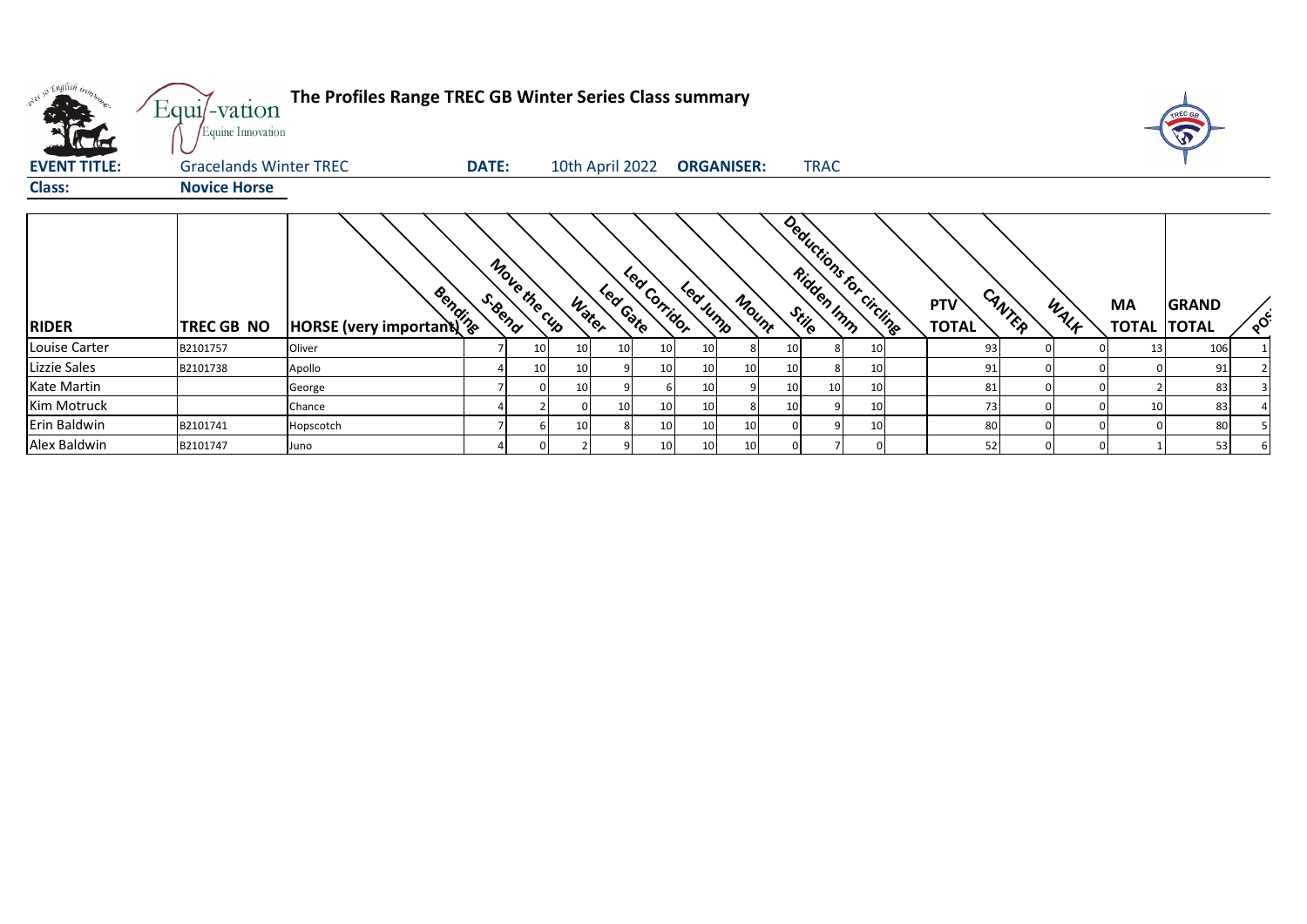| what so English trong | Equi/-vation<br>Equine Innovation | The Profiles Range TREC GB Winter Series Class summary |         |                 |       |                 |                 |                    |                   |       |                          |  |                            |        |      |                           | <b>Val</b>                   |          |
|-----------------------|-----------------------------------|--------------------------------------------------------|---------|-----------------|-------|-----------------|-----------------|--------------------|-------------------|-------|--------------------------|--|----------------------------|--------|------|---------------------------|------------------------------|----------|
| <b>EVENT TITLE:</b>   | <b>Gracelands Winter TREC</b>     |                                                        | DATE:   |                 |       | 10th April 2022 |                 |                    | <b>ORGANISER:</b> |       | <b>TRAC</b>              |  |                            |        |      |                           |                              |          |
| <b>Class:</b>         | <b>Newcomer</b>                   |                                                        |         |                 |       |                 |                 |                    |                   |       |                          |  |                            |        |      |                           |                              |          |
| <b>RIDER</b>          | <b>TREC GB NO</b>                 | Bending<br><b>HORSE</b> (very important)               | S. Bend | Neckrein        | Water | Corrigor        |                 | Led Bramble Tangle | Led Ticket Bunch  | Mount | Deductions for circlines |  | <b>PTV</b><br><b>TOTAL</b> | CANTER | WALK | <b>MA</b><br><b>TOTAL</b> | <b>GRAND</b><br><b>TOTAL</b> | $\delta$ |
| Louise Carter         | B2101757                          | Oliver                                                 |         |                 | 10    | 10              | 10 <sup>1</sup> | 10                 |                   | 10    | 10                       |  | 77                         |        |      | 13                        | 90                           |          |
| Erin Baldwin          | B2101741                          | Hopscotch                                              |         |                 |       | 10              |                 | 10 <sup>1</sup>    | 10                |       | 10                       |  | 82                         |        |      |                           | 82                           |          |
| Zoe Hockley           | B2101772                          | Jack                                                   |         |                 |       | 10              |                 | 10 <sup>1</sup>    |                   | 10    | 10                       |  | 74                         |        |      | 1.5                       | 75.5                         |          |
| Amanda Shuker         |                                   | Laurens Abbie                                          |         |                 |       |                 | 10              | 10                 |                   | 10    |                          |  | 65                         |        |      |                           | 70                           |          |
| Alex Baldwin          | B2101747                          | Juno                                                   |         | 10 <sub>1</sub> |       |                 |                 |                    | 10                |       |                          |  | 67                         |        |      |                           | 67                           |          |
| Lizzie Sales          | B2101738                          | Apollo                                                 |         | 10 <sup>1</sup> |       |                 | 10 <sup>1</sup> | 10 <sup>1</sup>    |                   |       |                          |  | 65                         |        |      |                           | 65                           |          |
| Sally Ashwin          |                                   | Muppet                                                 |         |                 |       |                 |                 | 10                 |                   | 10    |                          |  | 58                         |        |      |                           | 58                           |          |
| Kim Motruck           |                                   | Chance                                                 |         |                 |       |                 |                 |                    |                   |       | 10                       |  | 48                         |        |      | 7.5                       | 55.5                         |          |
| <b>Kate Martin</b>    |                                   | George                                                 |         | 8               |       | 10              |                 | 10                 | 0E                |       |                          |  |                            |        |      |                           | 0E                           |          |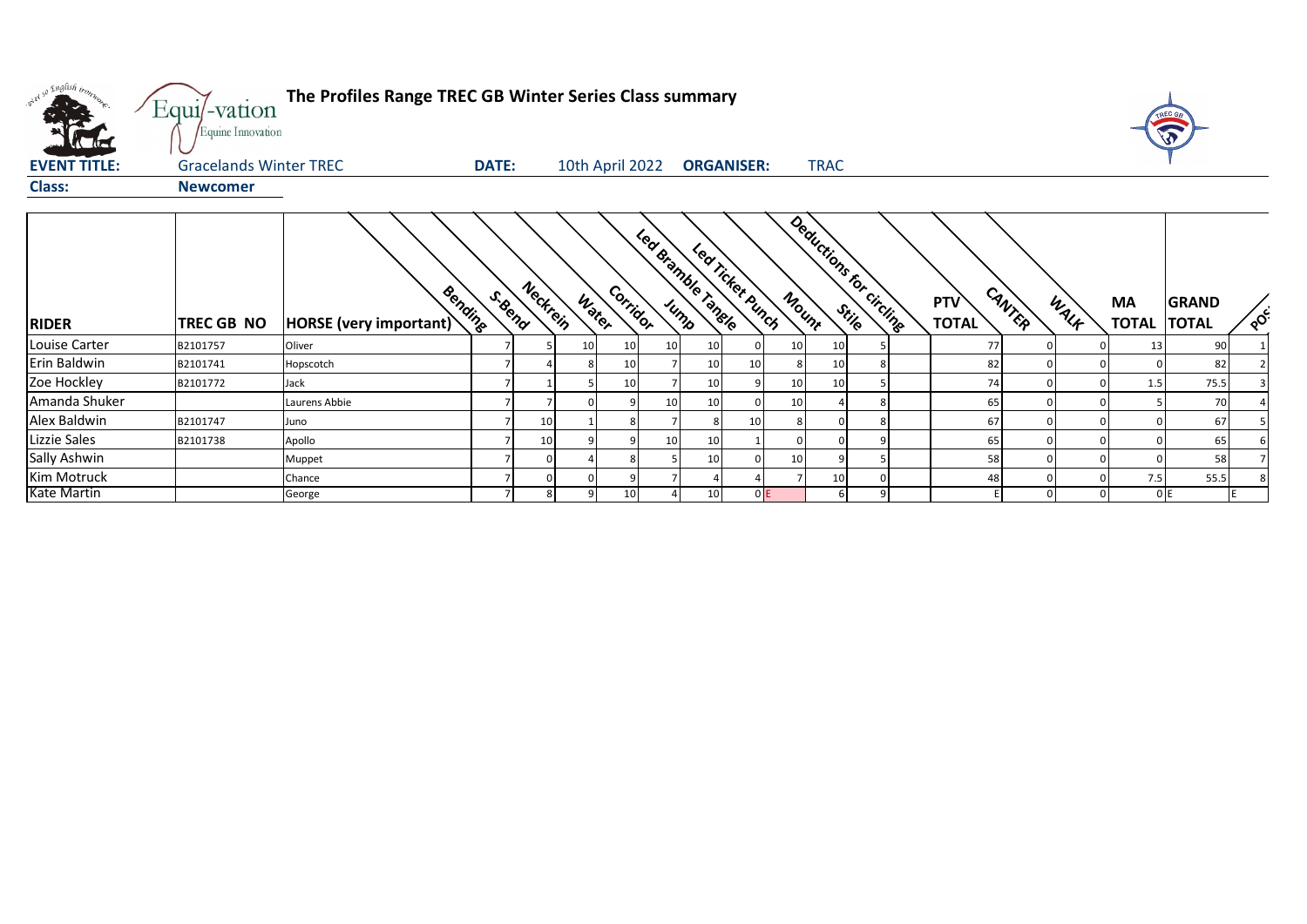

## **TREC GB Winter Series Class summary**



| <b>EVENT TITLE:</b> | <b>Gracelands Winter TREC</b> |                               | <b>DATE:</b>                    |       |          | 10th April 2022 |                |              | <b>ORGANISER:</b> | <b>TRAC</b>               |  |                     |        |      |           |                                    |         |
|---------------------|-------------------------------|-------------------------------|---------------------------------|-------|----------|-----------------|----------------|--------------|-------------------|---------------------------|--|---------------------|--------|------|-----------|------------------------------------|---------|
| <b>Class:</b>       | <b>Starter</b>                |                               |                                 |       |          |                 |                |              |                   |                           |  |                     |        |      |           |                                    |         |
| <b>RIDER</b>        | <b>TREC GB NO</b>             | <b>HORSE</b> (very important) | Leafed<br>Lea <sub>Stille</sub> | Mount | Water    | S. Bend         | Bendine        | Ticket Punch | Bramble Tangle    | Deductions for circuities |  | <b>PTV</b><br>TOTAL | CANTER | WALF | <b>MA</b> | <b>GRAND</b><br><b>TOTAL TOTAL</b> | $\circ$ |
| Lizzie Sales        |                               |                               |                                 |       |          |                 |                |              |                   |                           |  | 71                  |        |      |           | 71                                 |         |
| Erin Baldwin        |                               |                               |                                 |       |          |                 |                |              |                   |                           |  | 62                  |        |      |           | 62                                 |         |
| Zoe Hockley         |                               |                               |                                 |       |          |                 |                |              |                   |                           |  | 59                  |        |      |           | 59                                 |         |
| Alex Baldwin        |                               |                               |                                 |       | $\Omega$ |                 | <sup>0</sup>   |              |                   |                           |  | 59                  |        |      |           | 59                                 |         |
| Mark Rawson         |                               |                               |                                 |       | $\Omega$ |                 | $\overline{0}$ |              |                   |                           |  | 52                  |        |      |           | 52                                 |         |
| Sally Ashwin        |                               |                               |                                 |       | $\Omega$ |                 | $\mathbf{0}$   |              |                   |                           |  | 46                  |        |      |           | 46                                 |         |